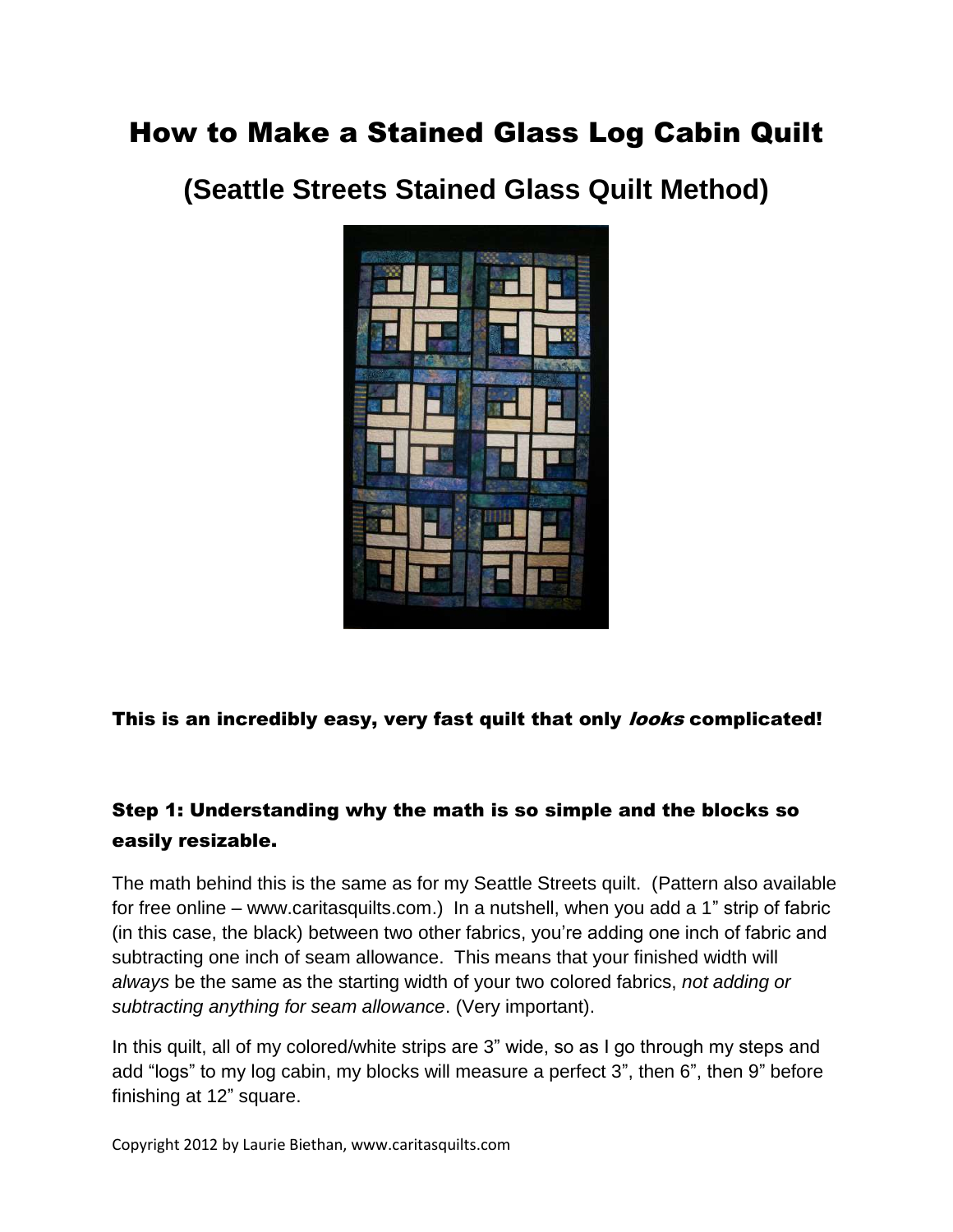Not quite seeing it? Drop down to the photos below.

### Step 2: Fabric Requirements

I'm never much help here, because I don't ever measure fabric before I start a quilt, and I buy black fabric by the bolt. BUT for one finished, 12" block, you're going to need **somewhat more that 30" x 3" of dark fabric, and 18" x 3" of light, plus enough extra for squaring, waste, etc**.



If your fabrics are planned and cut in a way that gives you no waste, that's what you'll need. But because the logs are up to 12" long, I kept finding myself running just a little short on the longer individual pieces and having to cut new ones from longer fabric. So plan accordingly, buy some extra fabric, and be sure to cut the longer pieces first. Because some of the pieces are long, this pattern is easier with width-of-fabric cuts than with shorter pieces like fat quarters. (Fat quarters will still work, but you may have more waste. But if you're feeling creative, you can use the leftover pieces in a nice border.)

For black, you'll need 1"-wide strips. The **total** *finished* **length of the 1" strips will be 45" for each block, but you'll need extra for strip piecing between colored fabrics, and because colored and black strips never match up perfectly.** So cut more. For Seattle Streets, I use about 60% as much black fabric as I do colored fabric, not counting borders, and this quilt is probably about the same.

Cut the black joining strips first -- the width-of-quilt strips of "leading" that will join the rows. You'll need (#rows - 1). My quilt had six rows, so I needed five strips that were a few inches more than 48" long (the width of the pieced section of the quilt). (Of course I couldn't count when I took the photo, so imagine here that I have five strips set aside instead of four.) If you're cutting border fabric from the black, now's a good time. Ditto if you're doing black binding.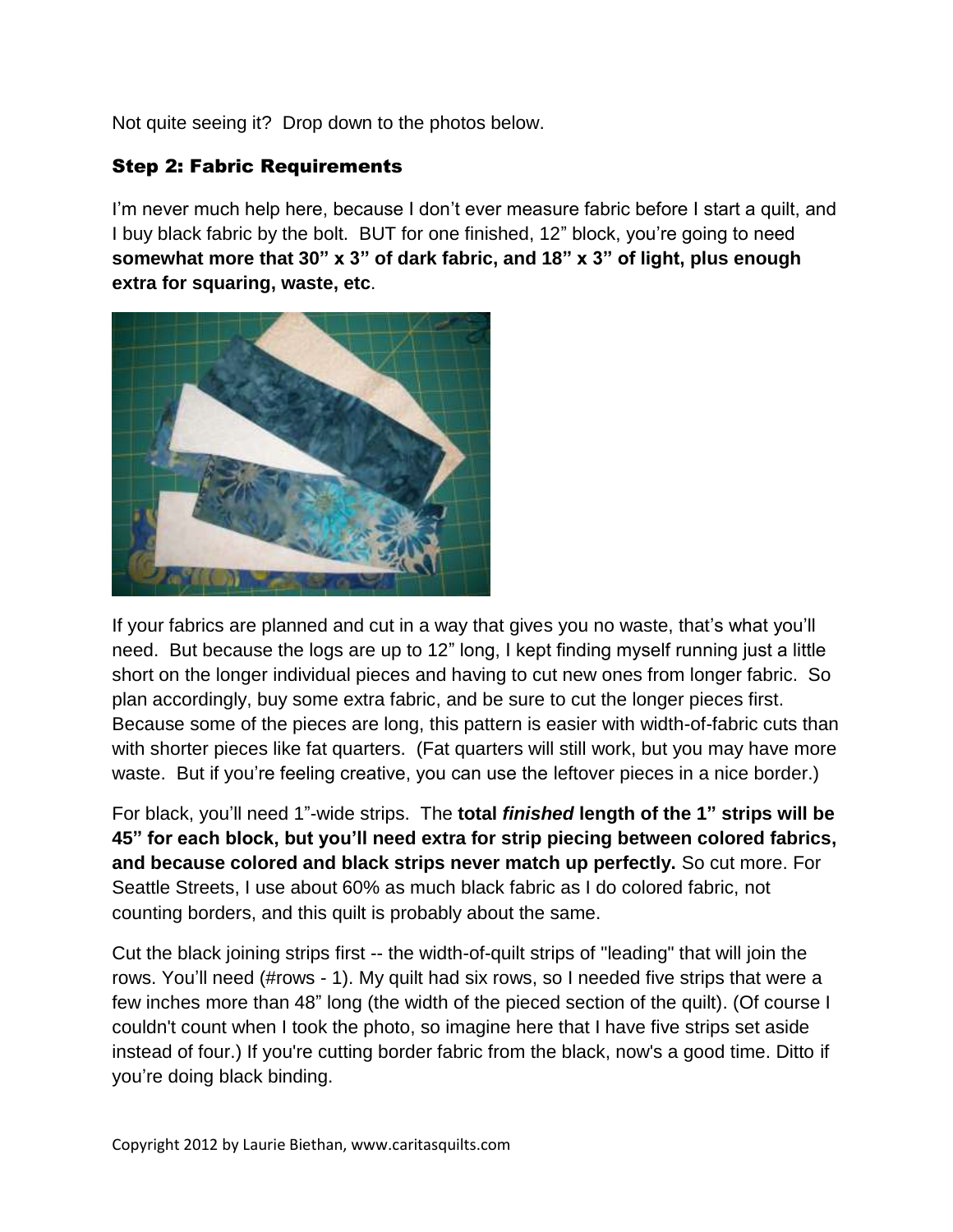To make piecing faster, I just cut up all the rest of the two yards of black I had into 1" strips, cutting along the length of fabric so I could chain piece. Be sure to re-square periodically as you're cutting to avoid dog-legs at the folds.



## Figuring your finished measurements:

The quilt above has 24 log cabin blocks and measures 60" x 84", including 6" borders. (Finished size, 6½" unfinished.) Without borders, it was 48" x 72", or 4 blocks by 6 blocks. Because the blocks measure 12", the math is easy: Desired # of feet across x desired # of ft. up and down. If you want a 7' x 8' quilt, you'd need 56 blocks.

I chose the 3" strip size for light and dark fabrics because it made the quilt fast and easy, and the wider width allows the colors to not be overpowered by the black. But the pattern is flexible enough to use other widths if you want. (More details on resizing at the bottom.)

## Layout:

You can use any log cabin layout for your quilt. I chose the crosses because it looked good with the twin size I was planning. The 12" blocks are larger than the Log Cabin standard, so a large-scale pattern like Barn Raising might not show up in a smaller quilt as well as it would with smaller blocks. Do a google image search for "Log Cabin Quilts" and play around with your blocks to find an arrangement you like before you start sewing them together.

#### Making the quilt:

Cut your dark and light fabrics into 3"-wide strips, and your black fabric into 1" strips. Then start strip piecing the black to the colors/lights with a  $\frac{1}{4}$ " seam allowance.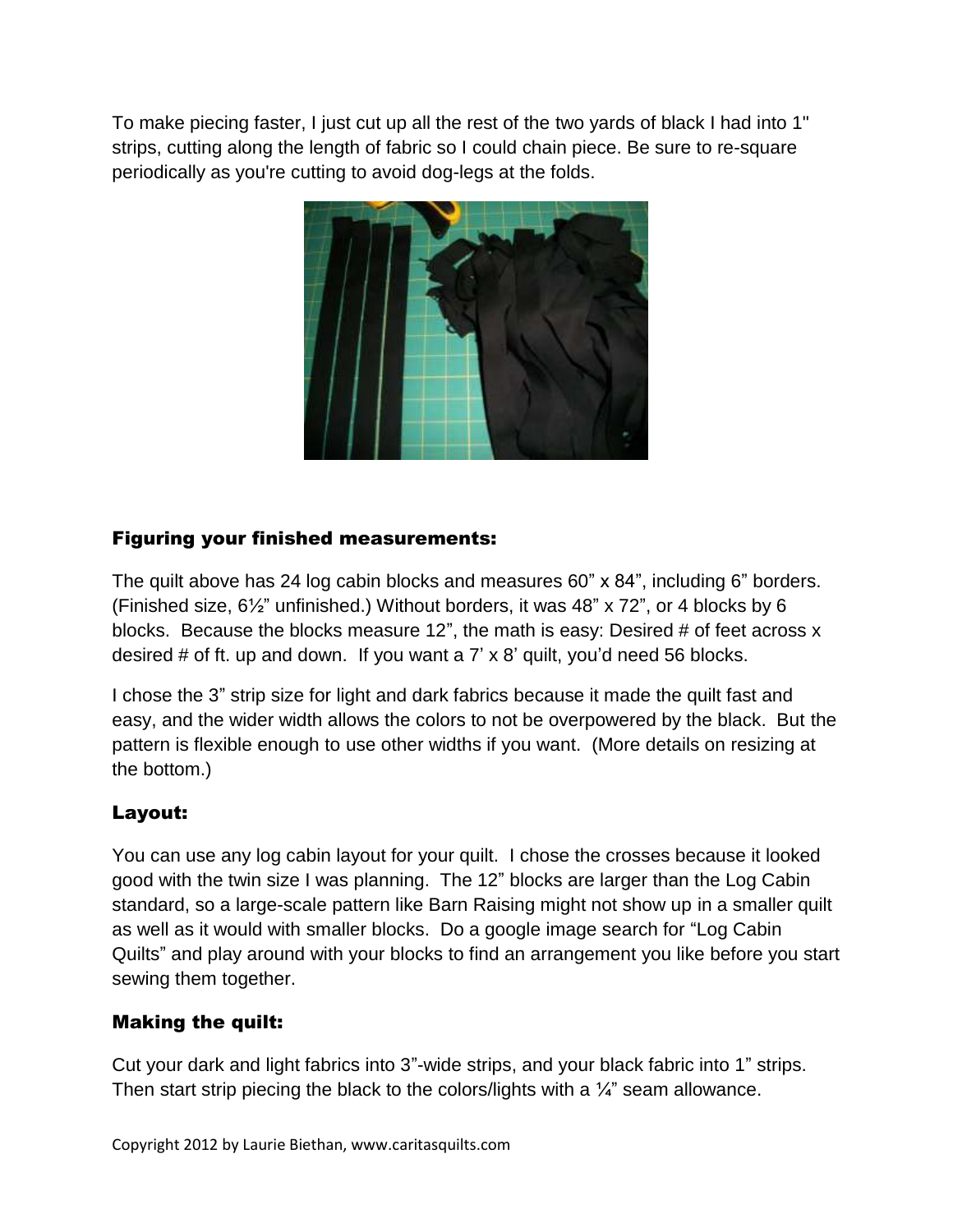

Clip pieces apart. Do not press. (It won't ruin anything if you press, but it actually makes measurements harder, plus you'll burn your fingers because the fabric is so narrow.)

**One of your 3" squares in each block will not need black fabric**. It doesn't matter if it's the dark one or the light one, or if it's the dark on some blocks and the light on others. All that matters is that you end up with a dark and a light 3" square for each block with only one black strip between the two. (See photo below.)

**Cut the pieces.** With the black still right-sides-together with the colors, cut the individual pieces. For each block, you will need

**Light:** Cut one each 3", 6" and 9" pieces from the 3" light strips.

**Dark:** Cut one each 3", 6", 9" and 12" pieces from the 3" dark strips. (In this photo, the blue 3" square is the one with no black leading.)



Copyright 2012 by Laurie Biethan, www.caritasquilts.com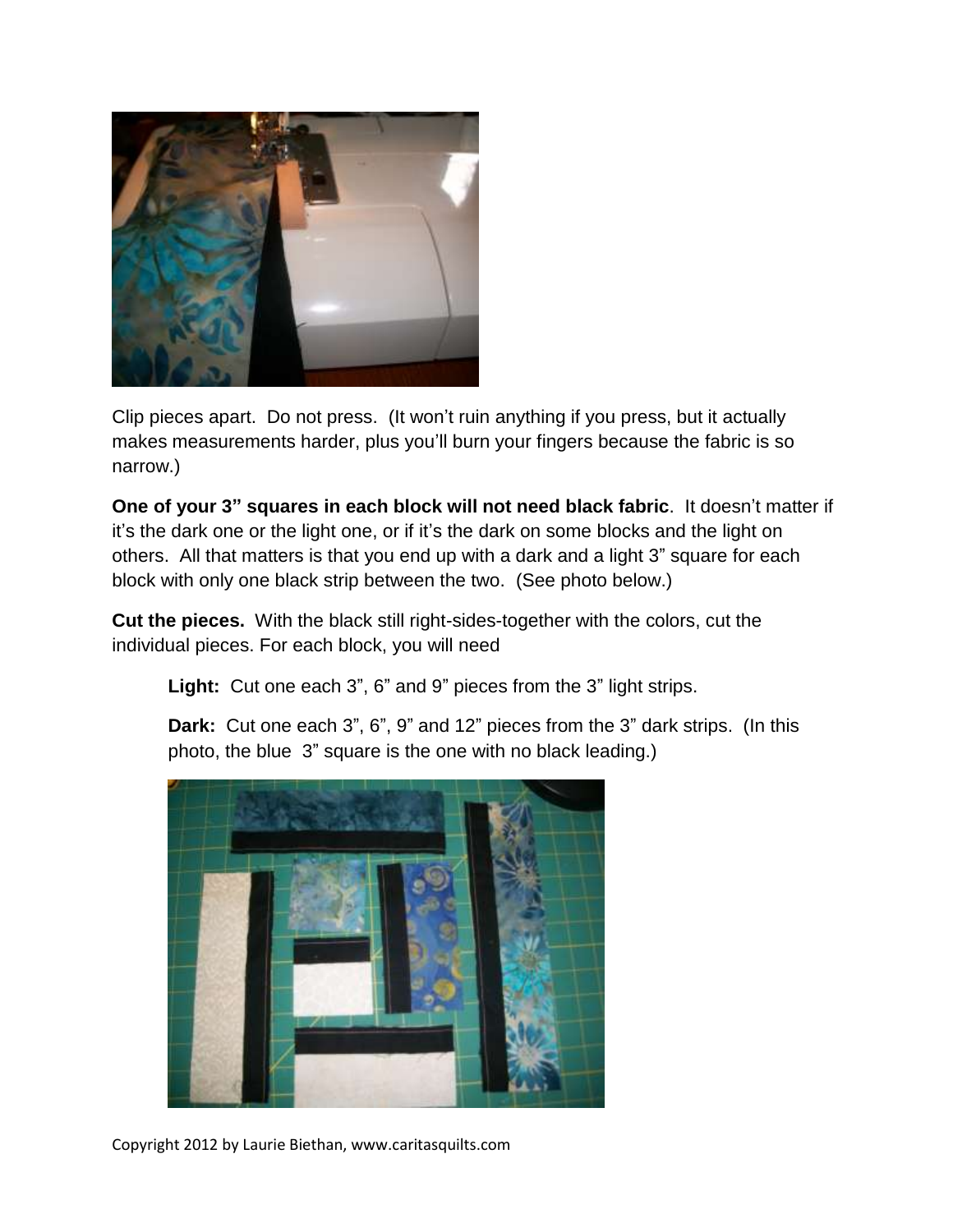If you want your lights to be the predominant color, reverse the numbers.

Sew the block together in standard log cabin fashion: Join the two 3" pieces, black in the middle. (I don't always have a perfect  $\frac{1}{4}$ " seam, so I square up at each step to be sure I have a perfect 12" block at the end.) Then add a 6" dark on the right.



Then a 6" light on the bottom, a 9" light on the left, a 9" dark on top, and a 12" dark on the right. *Et voilà*, you are done with your 12" block. (I told you it was simple!)



It works well to strip piece several blocks at once to save time.

Copyright 2012 by Laurie Biethan, www.caritasquilts.com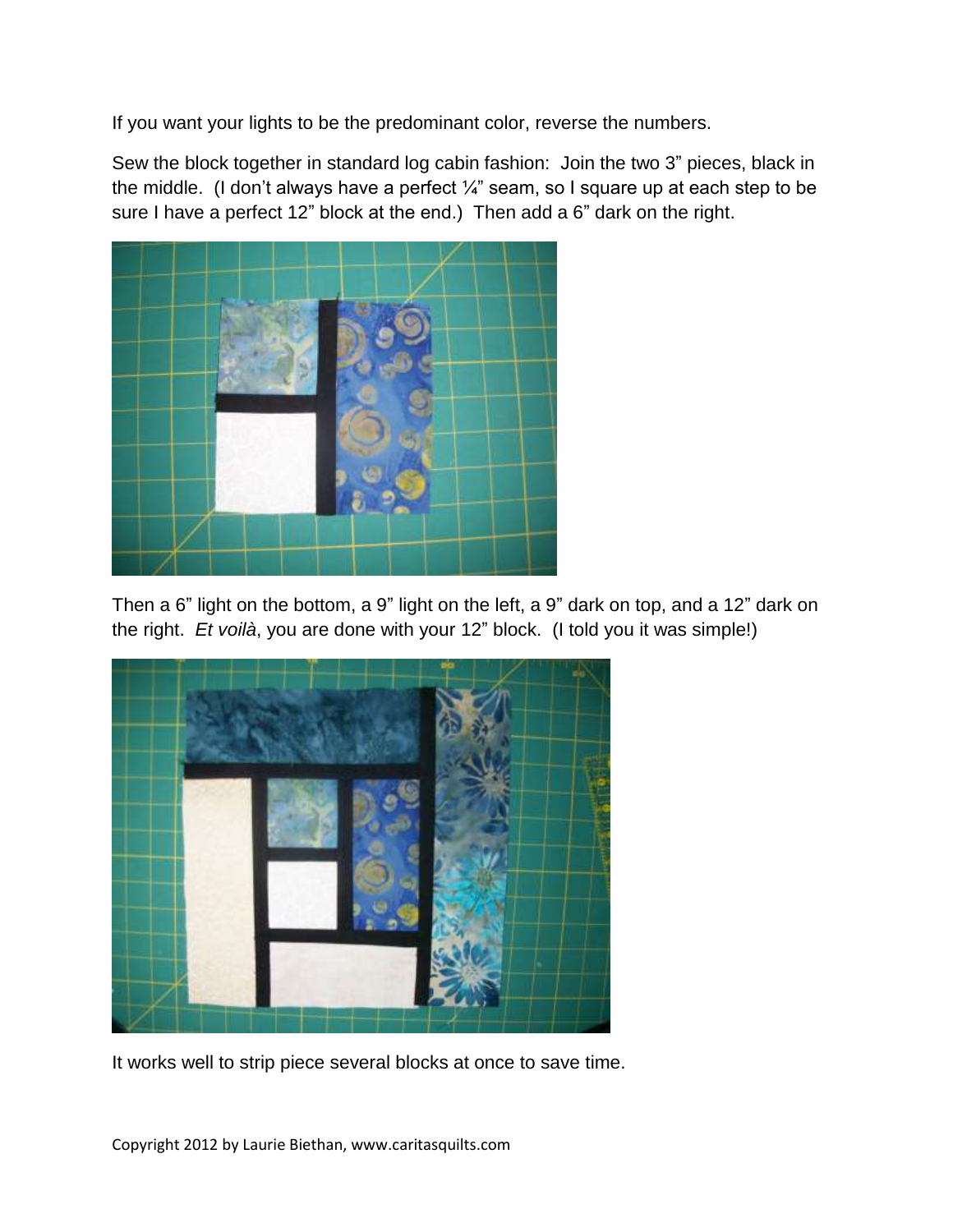#### Join blocks into rows

Once you've finished your blocks, had fun playing with your layouts, and have decided which looks best with your blocks, join the blocks into rows by adding black 1" strips to one side of all your blocks in each row, except for either the far-right or far-left block. Then join the blocks to each other, exactly like you joined your pieces to each other. Be sure to pin anyplace the black line of the "leading" continues in a straight line from one block into another.

After you finish your rows, add your width-of-quilt joining strips to all rows except either top or bottom, then join the rows.



Add borders and quilt as desired. Enjoy!

Copyright 2012 by Laurie Biethan, www.caritasquilts.com